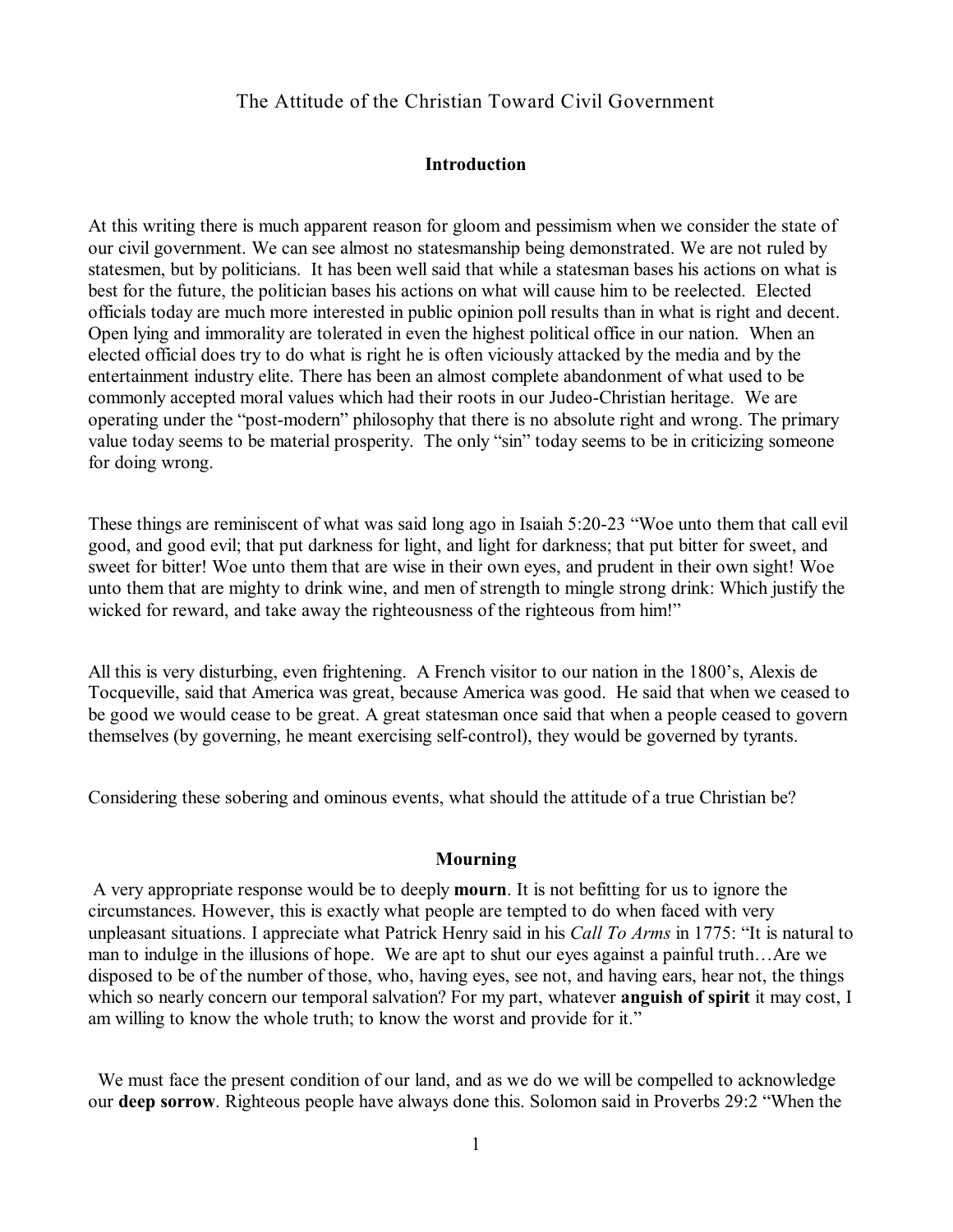righteous are in authority, the people rejoice: but when the wicked beareth rule, the people **mourn**." David was so grieved when he saw the conduct of the ungodly that he said in Psalm 119: 136 "Rivers of waters run down mine eyes, because they keep not thy law." He said further in Psalm 119:158 "I beheld the transgressors, and was **grieved**; because they kept not thy word."

Sometimes, when a loved one dies, some people put off mourning for awhile. It takes them time to actually grasp the fact of the great loss. Sooner or later, however, for their own emotional health, they must acknowledge the crushing loss. They must face the unpleasant facts. Then they can give themselves to weeping and mourning. In doing so, they often experience healing and find great comfort and strength in God's consolation. Have you yet grieved for the desperate situation of our nation? If not, I would suggest that you seek to do so. Pour out your grief before our great God. He is mindful of those who are broken hearted.

## **Not Our Real Home**

Another thing that Christians must do is to realize that this earthly existence is not our permanent home. We must be good and loyal citizens, but our everlasting abode is not of this world. I love the United States. I am thankful to have been born here. I often get misty-eyed when I sing or hear played *God Bless America* and other patriotic songs. One of my favorite hobbies is to read American history. George Washington, Robert E. Lee, and other men and women of integrity who have helped shape our nation, are among my favorite heroes and heroines. However, this kind of patriotism can only go so far. Our nation has never been perfect. We have had a precipitous decline in our values and in our decency in recent years. No one knows what the future holds for our nation, but the signs are anything but encouraging.

However, this should not send us into dismay. We were not designed to live in the present condition forever. This is a very temporary mode of existence. The Bible believer knows that we are just traveling through this life to our permanent and glorious heavenly kingdom. This is very evident from several Scriptures. Speaking of Old Testament saints Hebrews 11:13 says "These all died in faith, not having received the promises, but having seen them afar off, and were persuaded of them, and embraced them, and confessed that they were **strangers and pilgrims on the earth**." It also says of these saints in Hebrews 11:16 "But now they desire a better country, that is, an heavenly…" Peter admonishes the saints on this same basis in 1 Peter 2:11 "Dearly beloved, I beseech you as **strangers** and pilgrims, abstain from fleshly lusts, which war against the soul..."

It is well to insert here that there is a vast difference between a **pilgrim** and a **vagabond**. A pilgrim is away from home, but he has a goal, a destination. A vagabond, on the other hand, is an "aimless wanderer." The Christian knows that he is not at home in this present state of affairs. However, he knows where he is going. He is heading toward his heavenly home. This gives him a great deal of hope when conditions become very difficult and unpleasant in his present situation. He knows that, sooner or later, he will be home and all will be well.

Even though our government is very corrupt and there is much cause for sadness, we must remember that the people of God have often lived in even worse situations. The Roman Empire was very corrupt in the times of the Apostle Paul. Some of our leaders are very corrupt, but they are not any more corrupt than was Nero, who eventually had Paul executed. Living under these conditions, however, did not dampen the zeal and enthusiasm that this great man had for the cause of Christ. Paul did not spend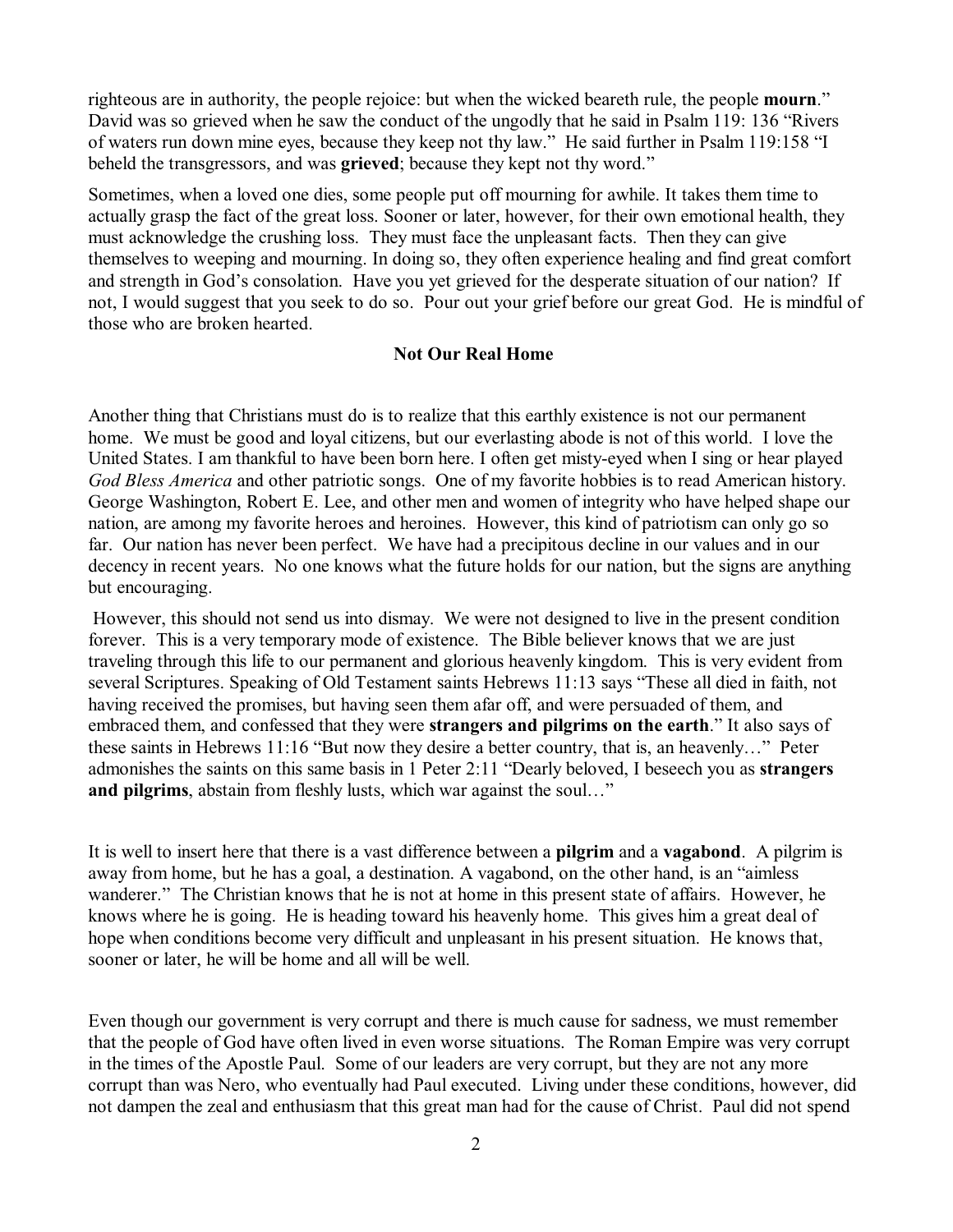his days in depression. He had great energy and joy as he preached the message of salvation. One of the reasons for this was because he knew that he was not really home. Now Paul was a Roman citizen. This was a great privilege which got him out of serious trouble on more than one occasion. I am sure that Paul valued his Roman citizenship. This meant nothing to him, however, in comparison to his heavenly citizenship. He wrote in Philippians 3:20 "For our conversation is in heaven; from whence also we look for the Saviour, the Lord Jesus Christ." The word translated "conversation" here is *politeuma* which means "citizenship." Yes, Paul's citizenship is in heaven. So is the permanent citizenship of every other child of God. The realization of this will help us to keep the proper perspective as our society likely plunges further and further into darkness.

#### **God is in Control**

Another thing that the child of God must constantly keep in mind is the fact that God has not relinquished the control of the universe which He created. We may not understand why He allows certain things to go on, but He has a purpose in it all. God is not disturbed like we sometimes are. There is a very interesting and comforting passage in Psalm 2:2-4, "The kings of the earth set themselves, and the rulers take counsel together, against the LORD, and against his anointed, saying, Let us break their bands asunder, and cast away their cords from us. He that sitteth in the heavens shall laugh: the Lord shall have them in derision." This Scripture teaches us that the Lord of heaven and earth is going to "have the last laugh."

God, for His own inscrutable but wise purposes, often allows wicked men to do some reprehensible things, but even then He is ultimately in control. The wise man made this very plain in Proverbs 21:1 when he said "The king's heart is in the hand of the LORD, as the rivers of water: he turneth it whithersoever he will."

The universe of human affairs is not spinning out of control. It is just as true today as it was in the day that Nebuchadnezzar spoke it in Daniel 4:35, "And all the inhabitants of the earth are reputed as nothing: and he doeth according to his will in the army of heaven, and among the inhabitants of the earth: and none can stay his hand, or say unto him, What doest thou?"

God raised Pharaoh up and He destroyed him when it suited His purpose. Sennacherib made great and obscene boasts against Judah. He seemed to be invincible. He was defeated by an angel of God and had to return home in shame. His own sons slew him as he was worshipping his pagan god in Assryia. (See 2 Chronicles 32). Wicked Haman was determined to destroy God's chosen people. God so directed affairs that this evil man was hanged in his own yard on the gallows he had built for the purpose of murdering another man.

The Lord said in Proverbs 8:15 "By me kings reign, and princes decree justice." Yes, God is in control. Daniel said in Chapter 2, verse 21 of the book that bears his name "he removeth kings, and setteth up kings..."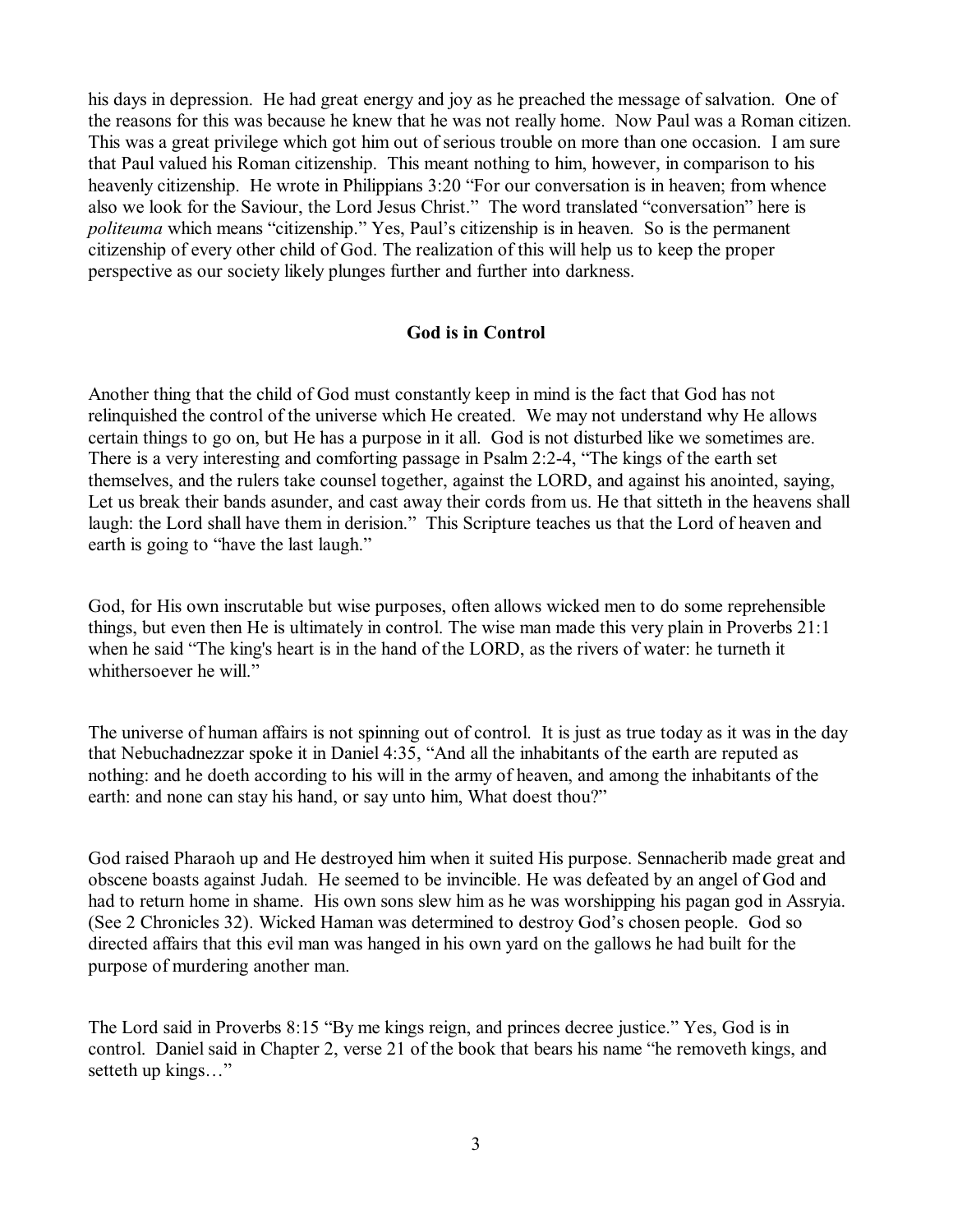Yes, we must remember that no matter how dark the situation may seem, our Omnipotent God is the Mighty King Who is really running this universe!

## **God Sometimes Uses the Wicked**

Another comforting fact is that throughout history our sovereign Lord has sometimes used those who were not His children to do those things that benefited His people. One of the most dramatic examples of this is Cyrus, king of Persia. He always remained a pagan and never embraced the true religion of Jehovah, but he was used of God in a very interesting way on behalf of His people. The entire episode of the case of Cyrus greatly magnifies the sovereignty of God over the affairs of men. Speaking through Isaiah, God called Cyrus **by name** some 150 years before he was even born! (Isaiah 44:28). He predicted that Cyrus would rebuild the Temple, even though the Temple had not yet even been destroyed as Isaiah wrote! Reading 2 Chronicles 36:23 and Ezra 1: 1-4, we learn that Cyrus permitted the Jews to return to Jerusalem, and issued a decree authorizing the rebuilding of the Temple. What a mighty God that we serve. He even uses the wicked for His own purposes. Other pagans have been used by God for the good of His people. The Pharaoh who reigned when Joseph rose to prominence in Egypt permitted the children of Israel to live in the land of Goshen. God can still work like that today. We would prefer to have believers in the Lord Jesus Christ to rule over us, but God can and does direct the hearts of those who are not.

## **Strategic Positions of the Saints**

Not only does God sometimes dispose pagans to help His people, He often places His own children in positions of influence. There are many examples of this in Scripture and in history. One of the most prominent is that of Joseph. Every Bible reader is familiar with the dramatic way in which Joseph was elevated to the second most important position in Egypt, which was the greatest political power on earth at that time. God's **omniscience**, particularly His **foreknowledge**, is gloriously seen here. Joseph was a member of an obscure tribal community located in Palestine, a far cry from the throne of Egypt. He was a young man of great integrity. The Lord required him to go through thirteen very hard years as He molded him for the job He wanted him to do. When Joseph finally came into a position of power he was in a unique position to help his people.

We must remember that this is not just a beautiful story. This is an actual historical account. God can still place some of His people in important positions from which they can assist His children. As the song has it: "He's just the same today. He's just the same today. The God who lived in the olden times is just the same today."

Another Old Testament saint who found himself in a unique position from whence he could help God's people was Nehemiah. He was a cupbearer to King Artaxerxes. Nehemiah received permission from the king to go to Jerusalem. He supervised the rebuilding of the city walls, even using timbers that were donated from the royal forests.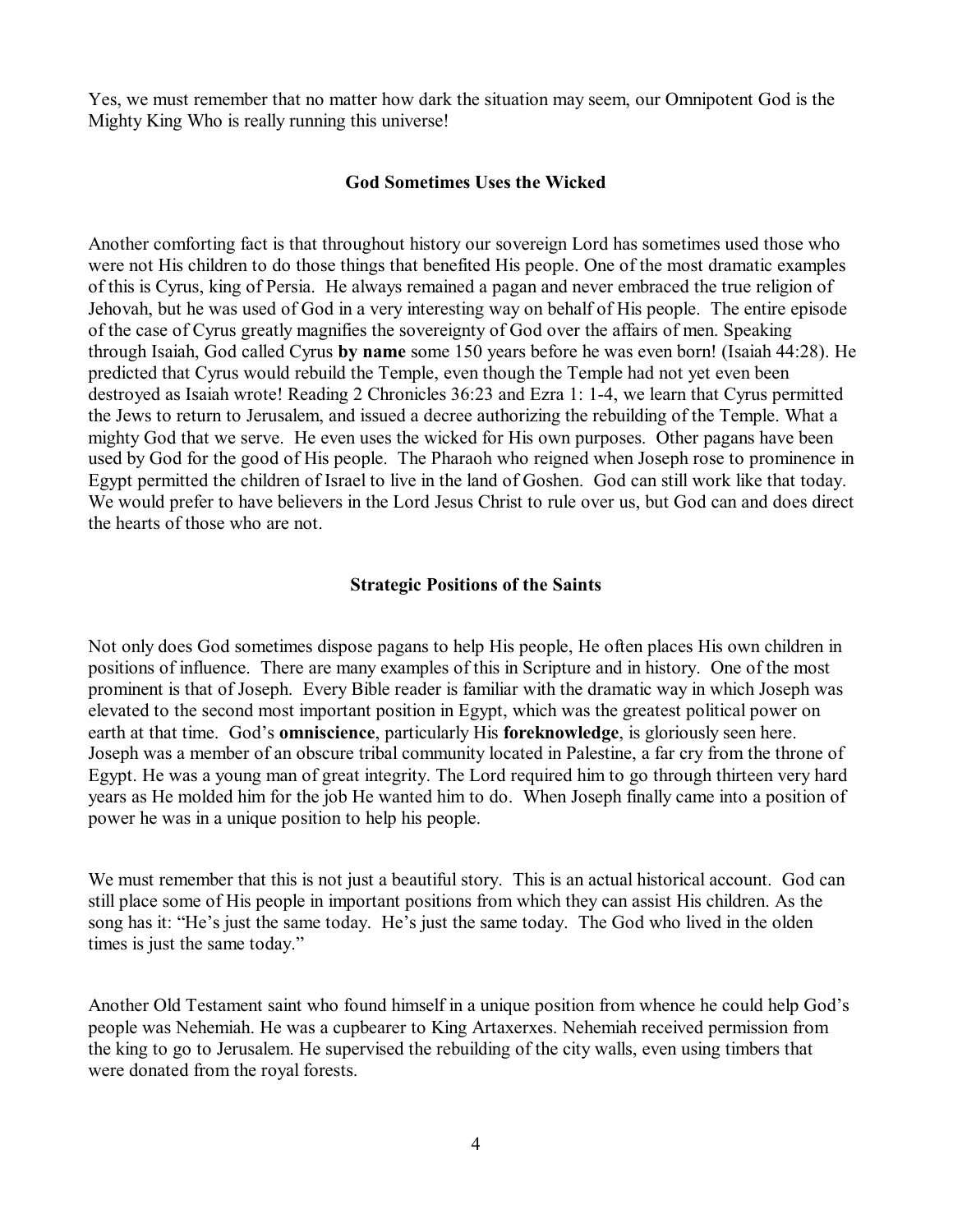Still another Old Testament saint who was placed in a very vital position from whence she could help her people was Esther, who became Queen of Persia. When the Jews in the Persian Empire were threatened with extermination, Esther was able to save them.

Many more examples could be given from the Old Testament of God's children who were put in positions of power and influence in pagan governments. We will give one example of this from the New Testament. The Apostle Paul was under household arrest in Rome. He was incarcerated in a location very near the heart of government. He boldly preached the gospel and constantly witnessed to everyone he met. Evidently some very important people were converted to Christianity. When Paul was closing his letter to the church at Philippi, he said in Philippians 4:22 "All the saints salute you, chiefly they that are of **Caesar's household**." It does not take much imagination to realize that the servants of Caesar were in a very good position from which to assist the cause of Christ.

# **The Power of a Godly Life**

Most, if not all of those who will be reading this are just average people. We are not in positions from which we can exert much influence. What can we do in these turbulent times? Well, the answer is that there is a lot that we can do that is **very important**. One of the most effective things that we can do is to live lives in obedience to the Word of God. As we do this we will inevitably have a good influence on the society about us. This is at least a part of what Jesus meant when He said in Matthew 5:16 to "Let your light so shine before men, that they may see your good works, and glorify your Father which is in heaven." We may not think we are doing much good, but people are always watching us. We will have a great influence by our consistent, day-after-day examples of personal godliness. In this way we can exercise as "the light of the world," and as the "salt of the earth."

However, as important as this influence on others is, much more importantly God is watching us! As is said in Proverbs 15:3 "The eyes of the LORD are in every place, beholding the evil and the good." Does it make any difference what kinds of lives we live? We can learn the answer by observing Abraham talking with the Lord over the destiny of Sodom. Abraham pled with God to not destroy the righteous with the wicked. God very graciously allowed Abraham to discourse with Him and agreed to not destroy the city if as few as ten righteous were found there. Sadly not even that small number of righteous individuals were found, and God utterly destroyed the place.

I am convinced that one of the reasons the Lord has not already totally destroyed our nation is because He knows there are some righteous people here. Ironically, the wicked continually harass the righteous, not knowing that the averting of terrible judgment is owing to their existence here. I encourage each of you who read this to renew your commitment to walking with God in obedience. The very best way to be a good citizen is to be an obedient Christian.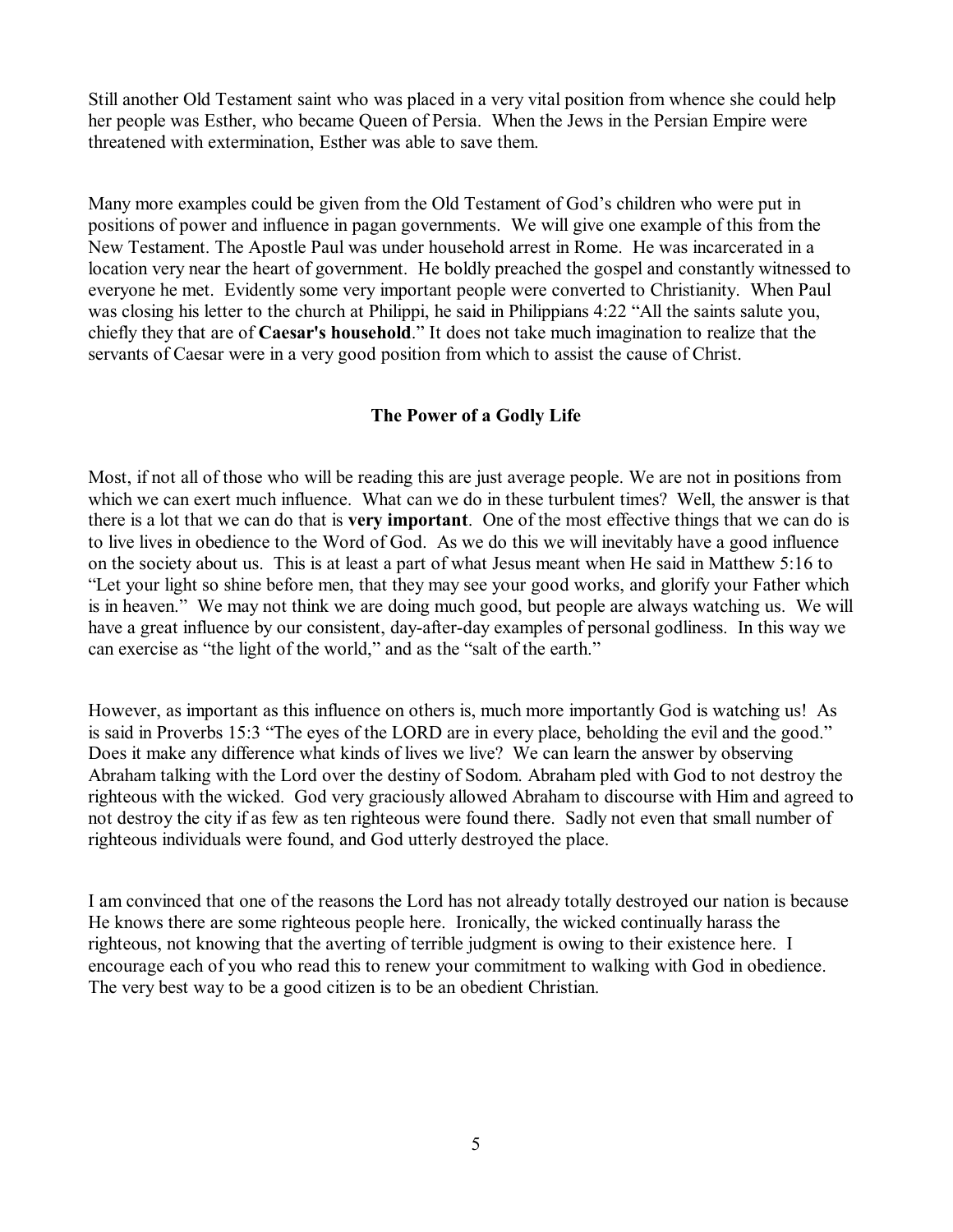#### **Prayer**

One of the most potent weapons in our spiritual arsenal is prayer. Prayer for civil government should be a very high priority for God's children. Paul instructed us in 1 Timothy 2:1-3 "I exhort therefore, that, **first of all**, supplications, prayers, intercessions, and giving of thanks, be made for all men; For kings, and for all that are in authority; that we may lead a quiet and peaceable life in all godliness and honesty. For this is good and acceptable in the sight of God our Saviour..." We have no idea how important it is to pray for those who rule over us. There are some good men who are in high positions of government. They are under pressures that very few of us can even imagine. We live in a day when the media viciously and dishonestly assaults those public figures who make public stands for Biblical or even decent standards. These good men and women need our prayer support.

There are still a few good people left in office. I was thrilled to read the statement of a good man from a western state who recently made a very unpopular stand for what was right. His political enemies have vowed to make sure he loses his political office. I would like to give a few of his comments concerning this situation:

I wanted my little girls to know that when the roll was called their father served with colleagues who counted it a privilege to risk political fortunes in defense of the Constitution. Today, I am more resolute in that opinion. From the time I was a little boy, it was my dream to one day serve in the Congress of the United States. My dream was fulfilled two years ago…The pundits keep telling me that my stand on this issue puts my political fortunes in jeopardy. So be it.

That revelation produces from me no flinching. There is a simple reason why: I know that in life dreams come and dreams go. But conscience is forever. I can live with the concept of not serving in Congress. I cannot live with the idea of remaining in Congress at the expense of doing what I believe to be right.

There are good, decent men and women in government who covet and deserve our prayers. How diligent are you in regularly praying for them?

When we pray for those who rule over us we are engaging in **spiritual warfare**. There is a very vivid example of this in the Book of Daniel. God's people were in captivity. The prophesied time of their release was near at hand. Daniel understood this and began to pray. Gabriel, a high-ranking angel appeared and told him that the Lord had heard Daniel's prayers. There was some difficulty in the spirit world. The "prince of Persia" who was probably a demon, was doing everything he could to prevent the release of God's people from captivity. This demon prince was working on the mind of the king who held God's chosen people captive. There was a titanic struggle going on in the spirit world. Of course, right eventually prevailed and the captivity came to an end. The prayers of Daniel and others played a very important part in this great spiritual struggle.

Does this sound a little weird? Does it sound a little far fetched. If it does, get your Bible out and carefully read the ninth and tenth chapters of Daniel. I am convinced that if we could see into the spirit